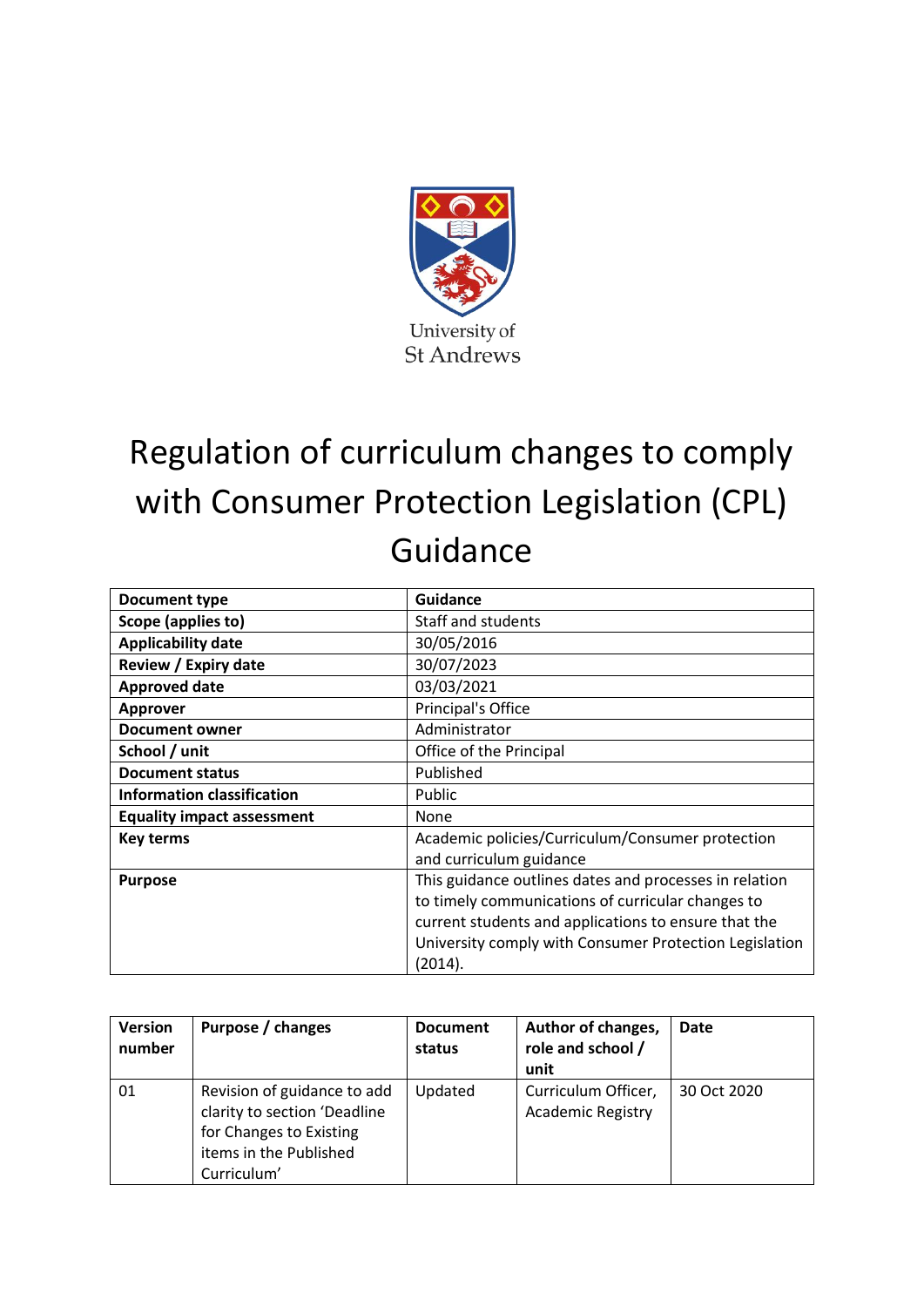## **UNIVERSITY OF ST ANDREWS**

# **REGULATION OF CURRICULUM CHANGES TO COMPLY WITH CONSUMER PROTECTION LEGISLATION (CPL)**

## **GUIDANCE**

## **Summary**

In order to comply with Consumer Protection Legislation (2014) timely communication of curriculum changes to current students and applicants is necessary. This guidance outlines established dates and processes that ensure we are compliant, as explained below.

Changes to the advertised curriculum must be enacted with no detriment to the student, i.e. without changing contact hours or assessment expectations, reducing firmly established student choice or introducing significant changes in advertised support for students.

## **Deadline for Changes to Existing items in the Published Curriculum**

This guidance relates to changes and/or withdrawals to curriculum content which current or prospective students have been informed will be available.

Curriculum changes (with CPL considerations) should be approved by 31 January each year. Please be aware that there are prospectus publication deadlines and application cycle opening dates significantly earlier than this date, which should be considered when requesting Curriculum changes. Complete proofed Curriculum data for the next academic year is then published by mid-May each year.

This deadline is set to avoid: inconsistencies between student expectations and modules available at Advising and Pre-Advising; inconsistencies in module format and assessments for modules taught in both semesters; unexpected changes in advertised programme pathways for students.

The academic year runs between 1 August and 31 July each year. The timing of any curriculum changes is described below Figure 1: A.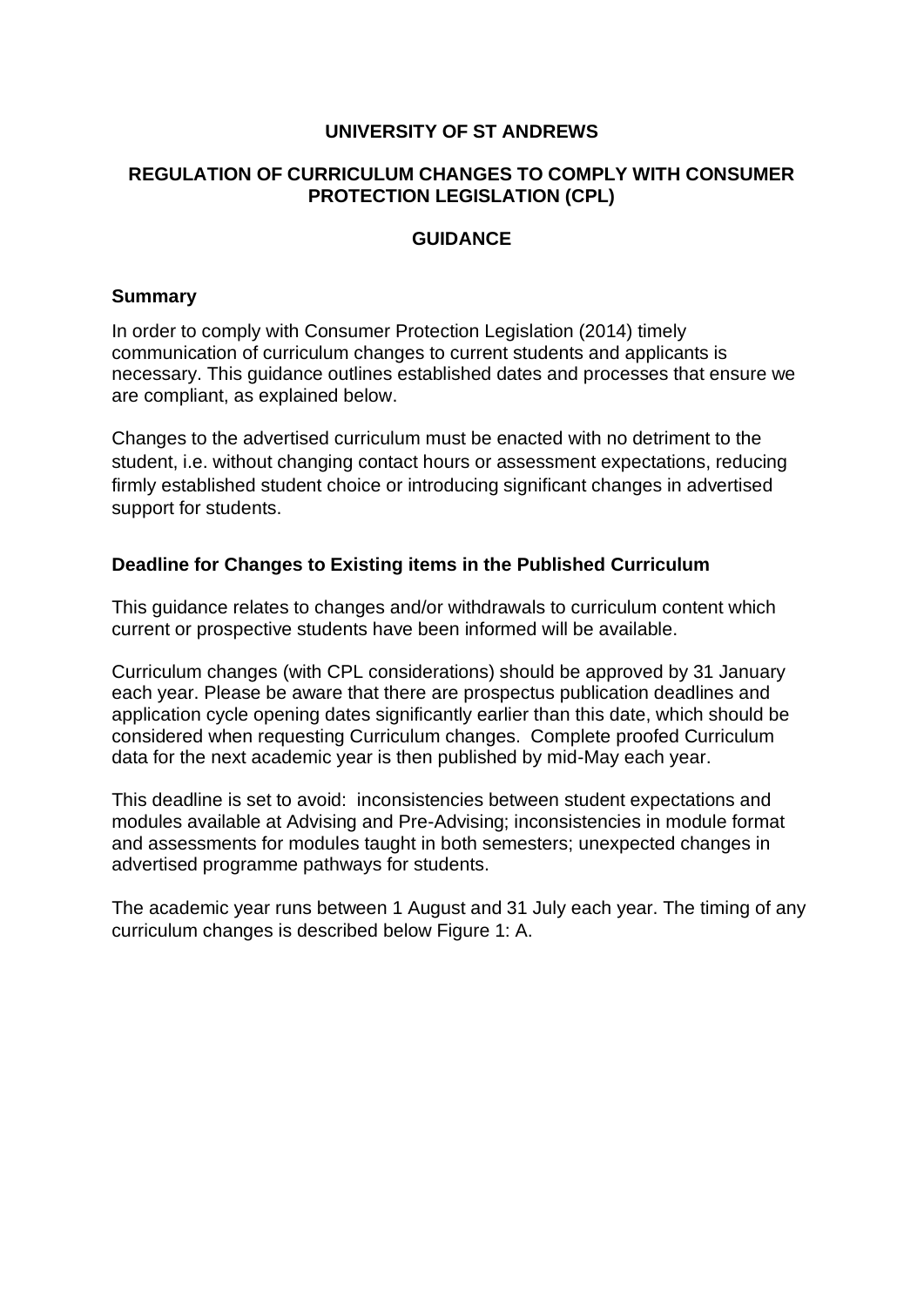#### Figure 1: A

| <b>Academic Year 1</b> |  |  |  |  |  |  |                                                                              |  |  |  |  |  |
|------------------------|--|--|--|--|--|--|------------------------------------------------------------------------------|--|--|--|--|--|
|                        |  |  |  |  |  |  | Aug   Sept   Oct   Nov   Dec   Jan   Feb   March   April   May   June   July |  |  |  |  |  |
|                        |  |  |  |  |  |  |                                                                              |  |  |  |  |  |

#### **Academic Year 2**

|  |  |  | Aug Sept Oct Nov Dec Jan Feb March April May June July |  |  |
|--|--|--|--------------------------------------------------------|--|--|
|  |  |  |                                                        |  |  |

#### **Academic Year 3**

|  |  |  | Aug   Sept   Oct   Nov   Dec   Jan   Feb   March   April   May   June   July |  |  |
|--|--|--|------------------------------------------------------------------------------|--|--|
|  |  |  |                                                                              |  |  |

Curriculum changes can be submitted for approval between 1 September and 31 January (highlighted in green above). These changes will be for new modules and for module and programme withdrawals/alterations to take effect from the beginning of the *following* academic year. Approval during this period will follow the existing module and programme approval process. Exceptionally, curriculum changes during this time can include new Honours or Postgraduate optional modules to be available in semester two of the *same* academic year, if these proposals are submitted in time for the December CAG meeting.

Between 1 February and 31 August (highlighted in red above) curriculum changes can still be submitted for approval to a scheduled CAG meeting, but they will be implemented later. These changes can include *new* Honours or Postgraduate **option** modules to be available no sooner than semester one of the *next* academic year, OR module and programme withdrawals/alterations to take effect from the beginning of the *second*-*following* academic year. Approval during this period will follow the existing module and programme approval process. The longer time to implementation is to meet CPL requirements. This is because applications and offers for entry in the subsequent year are made during the red period, based on published information. Thus, the advertised programme information needs to be consistent and stable since both admissions' and students' decisions are based on it. For this reason, changes (withdrawals and alterations) during this period that do not fit with these timings will be considered *only* under exceptional circumstances, and if there is a guarantee that relevant information can communicated in a timely manner to current students and applicants (see notes below also).

Clearly, the availability or otherwise of 'typical' or 'indicative' optional (honours/postgraduate) modules which you have not committed (to the students) to run is a different case. But the underlying principle for all changes as outlined above is that they must be delivered with no detriment to the student.

### *Introduction of New Material to the Curriculum*

The introduction of new, optional honours or postgraduate taught modules may be handled differently, if these additions do not cause potential detriment to students. In the main, however, in the interests of making correct and complete information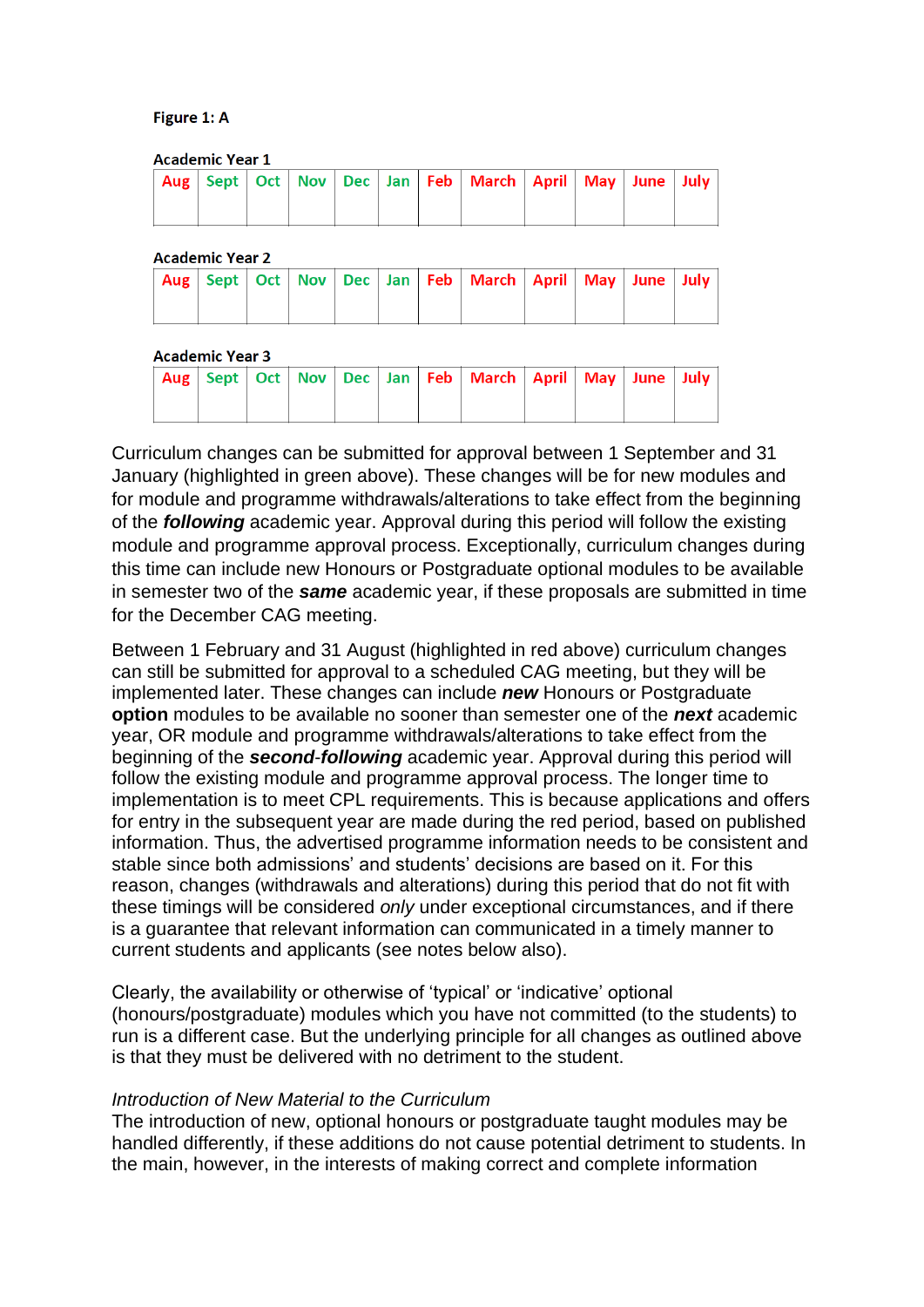available to current and prospective students, the submission and approval of new modules is expected to occur within the deadlines stated above.

Even where it is necessary to make unavoidable changes to the curriculum between 1 February and 31 August that are requested to take effect sooner than anticipated above, the following fields should not be changed before the second-following academic year (i.e. in Figure 1:A, changes made in Year 1 will be implemented in Year 3):

# **Module data**

- Number of credits
- SCQF Level
- Type of module (Undergraduate/Postgraduate)

# **Programme data**

- Level (Undergraduate, Postgraduate)
- SCQF Level
- Course type
- Programme of study
- Pathway type
- Programme length
- Intended qualification (Award)
- External placement
- Integrated year abroad
- Subjects
- Credit

These characteristics are primary database elements and any change would fundamentally alter the definition of the module or programme in the way that we handle it, electronically, in our advising and module management processes.

# **Processes**

To allow the above recommendations to be implemented effectively, the following changes will be made to existing processes:

At the Curriculum Approval process level:

• CAG will advise the School requesting the change when the change can be implemented, within the rules outlined above. Schools can approach CAG about exceptional circumstances they may have and ask that the usual rules be reconsidered. This will be treated as an exception and will need to be dealt with outside the electronic system.